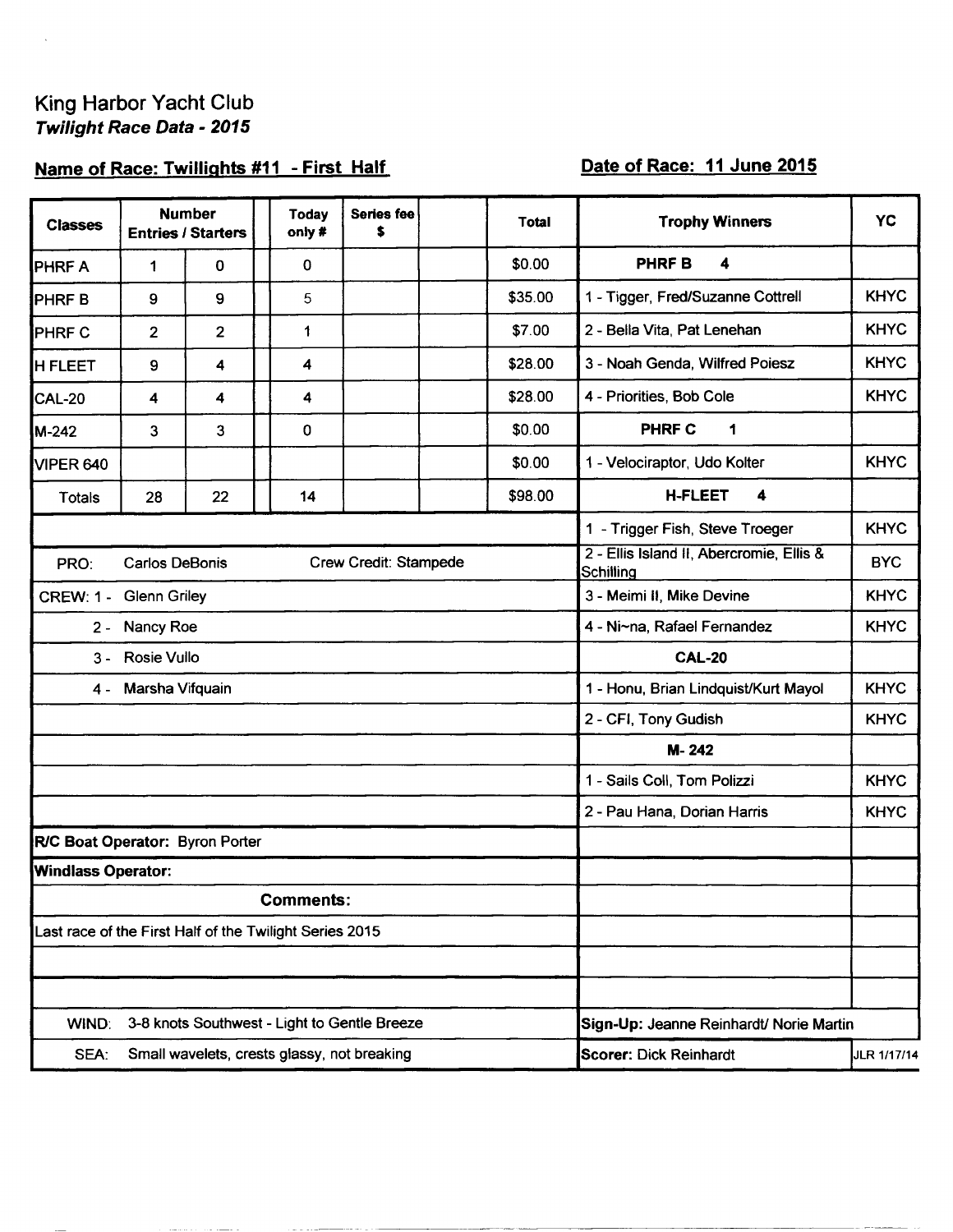#### **KHYC Twilights 2015 #11**

#### **King Harbor Yacht Club**

Race Date: 11 Jun 201

Wind Speed: 5-8 KN

#### H-Fleet Course: S18

|                | Div            |          |                                    |                                                           |        | Finish      | Corrected   |                  |             |
|----------------|----------------|----------|------------------------------------|-----------------------------------------------------------|--------|-------------|-------------|------------------|-------------|
|                | <b>Rank</b>    | Sail No. | <b>Boat Name</b>                   | <b>Owner / Skipper</b>                                    | Rating | <b>Time</b> | <b>Time</b> | <b>Boat Type</b> | Club        |
| <b>PHRE-B</b>  |                |          | Time on Time / Start Time 18:25:00 |                                                           |        |             |             |                  |             |
|                |                | 42757    | Tigger $(*)$                       | Fred & Suzanne Cottrell                                   | 84     | 19:22:04    | 00:58:30    | J 33             | <b>KHYC</b> |
|                | $\overline{2}$ | 56136    | Bella Vita (PL)                    | Pat Lenehan                                               | 75     | 19:21:46    | 00:59:02    | Ben 36.7         | <b>KHYC</b> |
|                | 3              | 46879    | Noah Genda                         | Wilfred Poiesz                                            | 81     | 19:22:33    | 00:59:17    | Bravera 29       | <b>KHYC</b> |
|                | 4              | 87309    | Priorities                         | Bob Cole                                                  | 99     | 19:25:54    | 01:01:00    | Olson 30         | <b>KHYC</b> |
|                | 5              | 46575    | Calais                             | Jerry Hunter                                              | 81     | 19:25:10    | 01:01:59    | Dencho 33        | <b>KHYC</b> |
|                | 6              | 46192    | H <sub>2</sub> Blue                | Ross Moore                                                | 108    | 19:28:37    | 01:02:51    | J 92             | <b>KHYC</b> |
|                | 7              | 87027    | Flying Dutchman (*                 | Jason Herring/ R.Van Kreuninge                            | 90     | 19:28:48    | 01:04:48    | Hobie 33         | <b>KHYC</b> |
|                | $\,8\,$        | 54       | <b>USA54</b>                       | Charlie Bielecki                                          | 96     | 19:37:54    | 01:13:21    | Melges 24        | <b>KHYC</b> |
| <b>DNF</b>     | 10             | 72       | Dispicable                         | Joel Sprague                                              | 84     |             |             | J 92 S           | <b>RBYC</b> |
| PHRF-C         |                |          | Time on Time / Start Time 18:30:00 |                                                           |        |             |             |                  |             |
|                |                | 46470    | Velociraper NS                     | Udo Kolter                                                | 138    | 19:26:26    | 00:53:19    | $B-25$           | <b>KHYC</b> |
|                | $\overline{2}$ | 97850    | No Way !! $(*)$                    | Don Souther                                               | 138    | 19:30:29    | 00:57:09    | $B-25$           | <b>KHYC</b> |
| <b>Cal 20</b>  |                |          | One Design                         |                                                           |        |             |             |                  |             |
|                |                | 1559     | Honu                               | Burr Hope/ Brian Lindquist                                |        |             |             | Cal 20           | <b>KHYC</b> |
|                | $\overline{2}$ | 369      | <b>CFI</b>                         | Tony Gudish                                               |        |             |             | Cal 20           | <b>KHYC</b> |
|                | 3              | 438      | Janet Lynn                         | Chris Morris                                              |        |             |             | Cal 20           | <b>KHYC</b> |
|                | $\overline{4}$ | 370      | M2(GS)                             | Gary Sofia                                                |        |             |             | Cal 20           | <b>KHYC</b> |
| <b>H-Fleet</b> |                |          |                                    | PHRF Time on Distance / Start Time 18:35:00 / Dist.4.50 n |        |             |             |                  |             |
|                |                | 7026     | <b>Trigger Fish</b>                | Steve Troeger                                             | $-180$ | 19:24:01    | 01:02:31    | Beneteau 40.7    | <b>KHYC</b> |
|                |                |          |                                    |                                                           |        |             |             |                  |             |